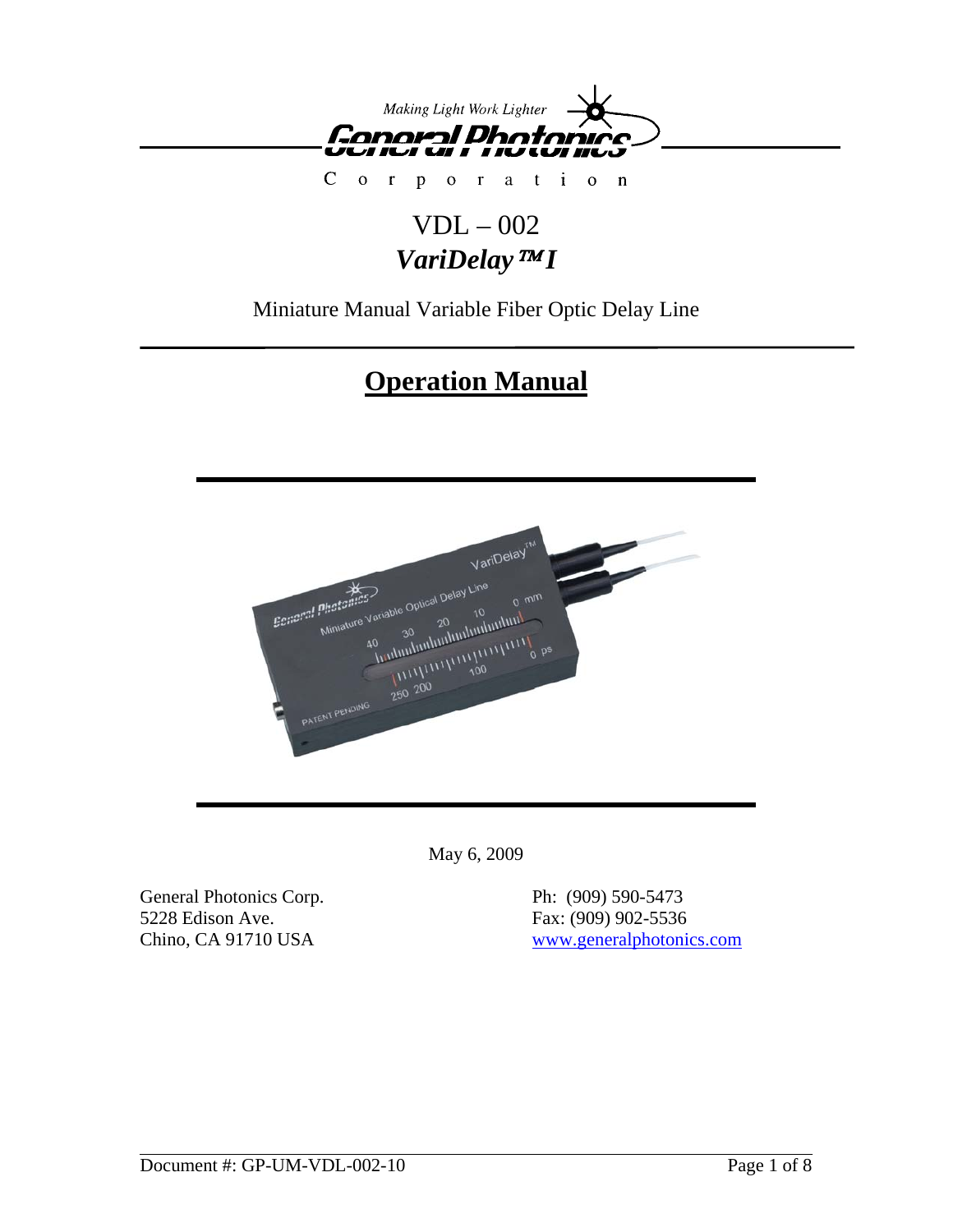## **Table of Contents:**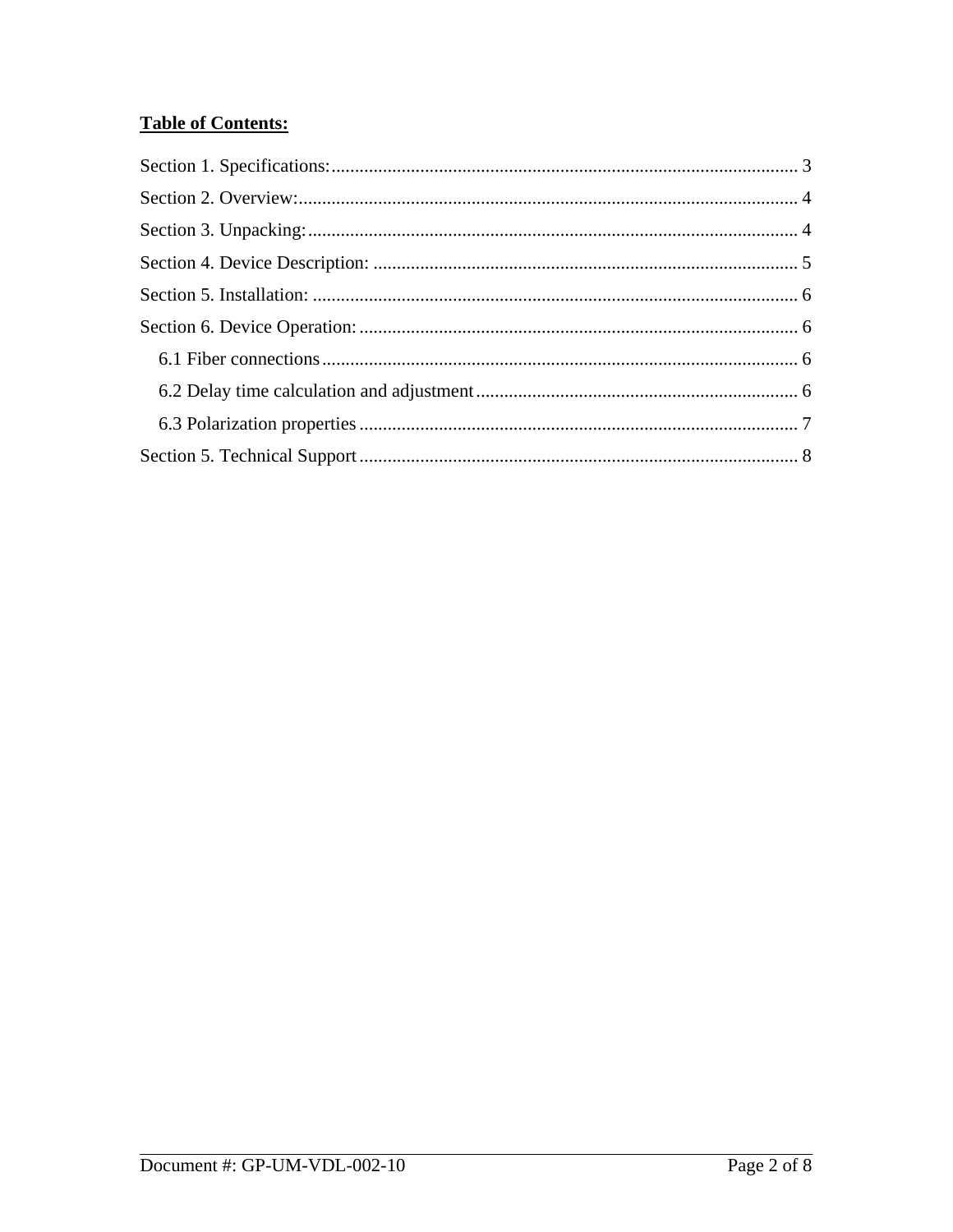## <span id="page-2-0"></span>**Section 1. Specifications:**

| <b>Operating Wavelength</b>           | SM: 1260-1650 nm                                                 |
|---------------------------------------|------------------------------------------------------------------|
|                                       | PM: 1310 or 1550 nm                                              |
|                                       | Other wavelengths may be available upon request                  |
| Optical delay range                   | $0 \sim 100$ ps (3 cm) continuous for 100 ps model               |
|                                       | $0 \sim 250$ ps (7.5 cm) continuous for 250 ps model             |
|                                       | Internal mirror option for doubling the range <sup>1</sup>       |
| Delay stability                       | $0.15$ ps                                                        |
| Zero point delay offset <sup>2</sup>  | $180 \text{ ps}$                                                 |
| <b>Insertion</b> loss                 | 1.0 dB nominal                                                   |
| Insertion loss variation              | $\pm$ 0.3 dB over entire range                                   |
| <b>PDL</b>                            | $0.1$ dB                                                         |
| <b>Return loss</b>                    | 55 dB                                                            |
| <b>Extinction ratio</b>               | $> 18$ dB for PM model                                           |
| <b>Optical Damage Power Threshold</b> | 300 mW                                                           |
| <b>Operating Temperature</b>          | $-40$ °C to 70 °C                                                |
| <b>Storage Temperature</b>            | $-40$ °C to 85 °C                                                |
| Fiber type                            | SMF-28 or PM Panda fiber                                         |
| Position locking                      | Included                                                         |
| Dimensions                            | 100 ps model: 2.20" (L) $\times$ 1.46" (W) $\times$ 0.72" (H)    |
|                                       | 250 ps model: $3.15$ " (L) $\times$ 1.46" (W) $\times$ 0.72" (H) |

Note: Loss values are given without connectors.

- 1. Wavelength range for double pass 1310 or 1550nm devices is center wavelength  $\pm 50$ nm.
- 2. Absolute delay at 0 ps setting measured to the edge of the enclosure (excluding caps, boots, and pigtails).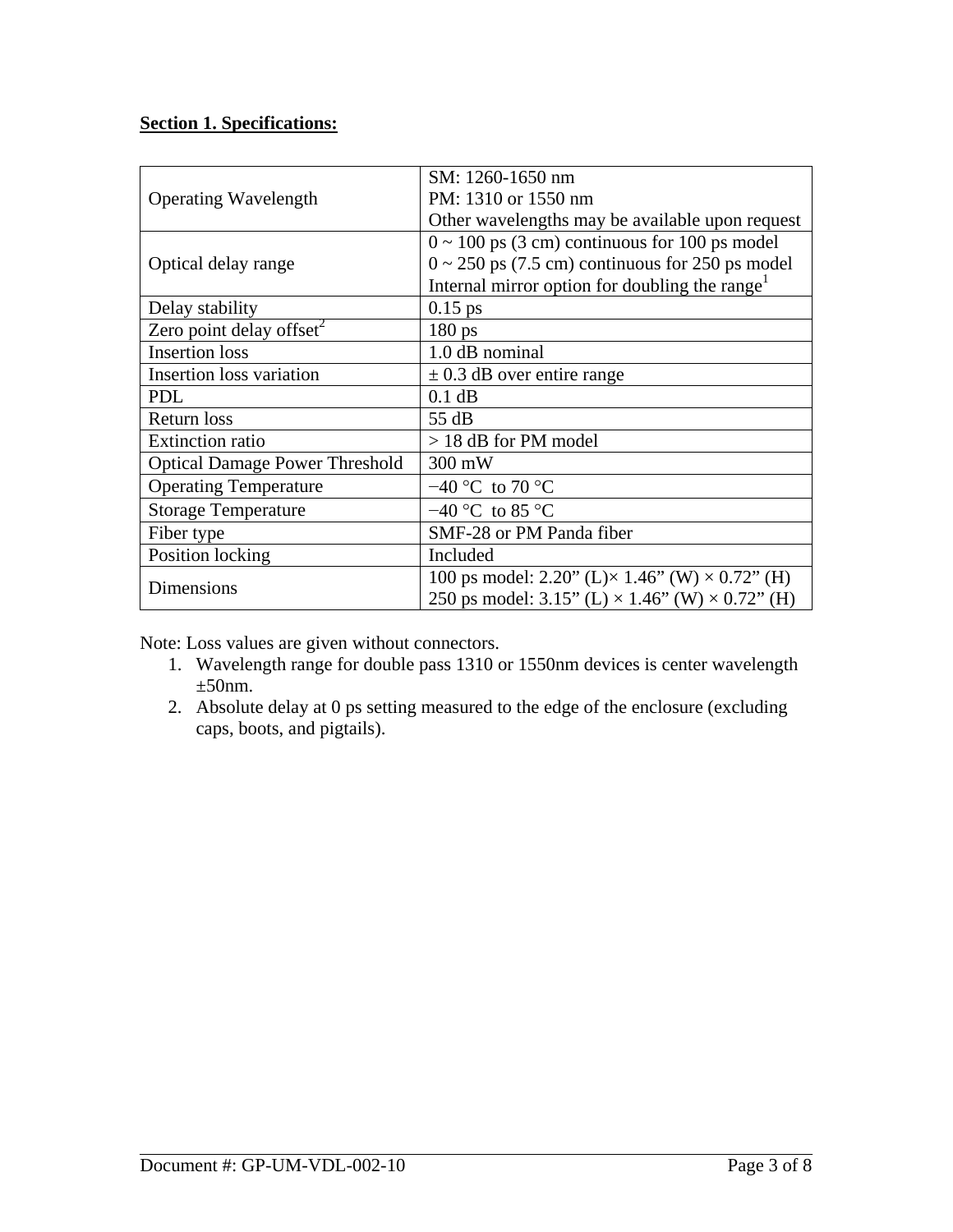### <span id="page-3-0"></span>**Section 2. Overview:**

General Photonics' VDL-002 is a miniaturized variable optical delay line designed specifically for OEM applications. It provides precision optical path variation of up to 7.5 cm (15 cm with double pass option), which corresponds to 250 picoseconds (500 ps with double pass) maximum delay in the time domain. The delay can be continuously adjusted throughout the VDL's range. As shown in Figure 1, VariDelay™ employs a compact, rugged package design with a water-tight seal (hermetic sealing is also possible) that makes the device ideal for network equipment and test instrument integration. A built-in position locking mechanism allows the user to fix the delay at the desired position. The VDL can also be used in laboratories for precision optical path length control or timing alignment. Major applications include time division multiplexing (TDM), pulse alignment, optical spectrum analysis, and interferometry.

The VDL-002 line includes 100 ps (3cm) and 250 ps (7.5 cm) models. Each model can have single mode (SM) fiber or polarization maintaining (PM) fiber interfaces. The output pigtail can also be replaced with a Faraday mirror to double the delay range.

General Photonics provides a wide variety of delay control products, including longer range manual delay lines, as well as motorized variable optical delay lines which can be controlled with high precision via the front panel or remote control.



Figure 1 a) 100 ps VDL-002. b) 250 ps VDL-002.

## **Section 3. Unpacking:**

Inspect VDL-002 for any physical damage due to shipping/transportation. Contact carrier if any damage is found. Check the packing list to see if any parts or accessories are missing.

Be careful to handle the VDL by the enclosure rather than the pigtails. Direct force applied to the optical fibers may damage the optical fiber connection and degrade device performance.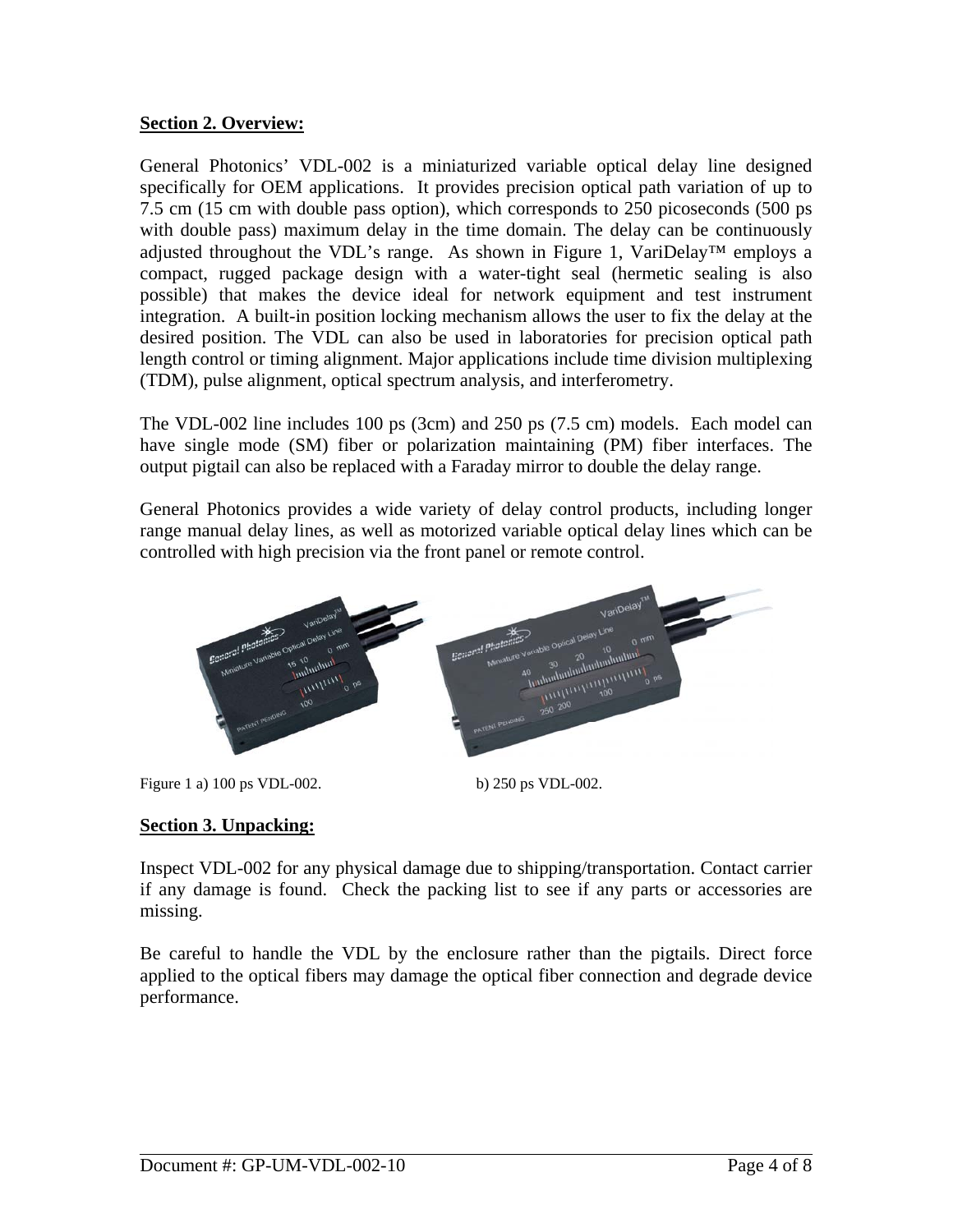#### <span id="page-4-0"></span>**Section 4. Device Description:**

The VDL-002 consists of a delay block and two input/output fiber ports. Unless specified, the two fiber ports are symmetrical and therefore interchangeable. If the double-pass option is chosen, the lower fiber port is replaced with a Faraday mirror, and both the input and output signals travel on the remaining pigtail. A manual adjustment dial and a linear delay indicator are mounted on the delay block. There are four 0-80 tapped mounting holes (0.15 inch or 3.8 mm in depth) on the bottom side of the delay block to facilitate PC board mounting or other package configuration. The dimensions and mechanical layout of the VDL-002 are shown in Figure 2.

VDL100 PS DIMENSIONAL DRAWING



(a)

VDL 250 PS DIMENSIONAL DRAWING



Figure 2 Mechanical layout of the miniature manual variable optical delay line: (a) 100 ps model, and (b) 250 ps model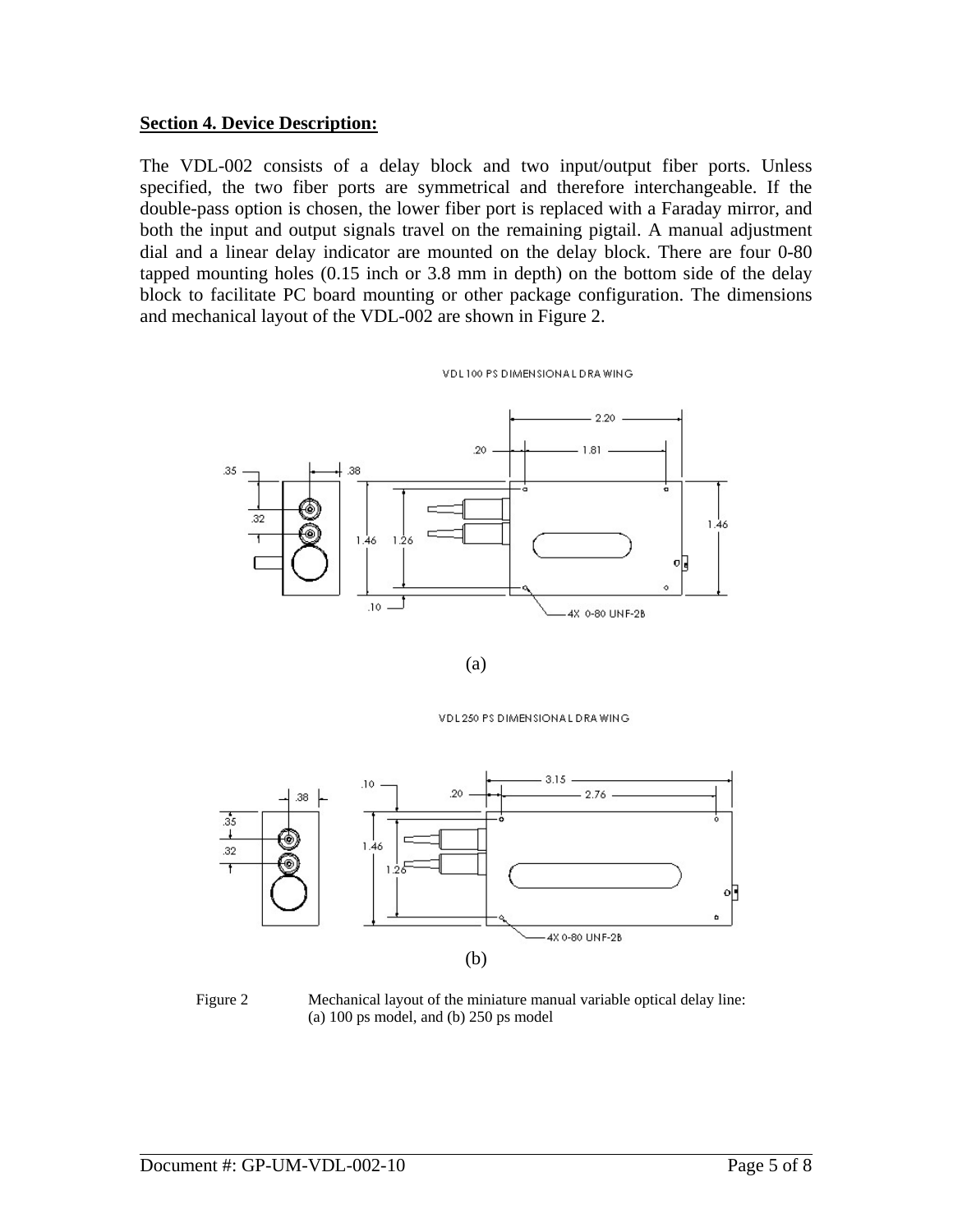#### <span id="page-5-0"></span>**Section 5. Installation:**

The VDL-002 can be mounted on a PCB or used as a stand-alone device. When mounting to a PCB, use mounting screws of the correct size (English 0-80) and length. The screw holes are 0.15 inch (3.8 mm) deep. Refer to Fig. 2 for mounting hole locations. Do not over-tighten the mounting screws.

#### **Section 6. Device Operation:**

#### *6.1 Fiber connections*

Fiber connectors should be cleaned using industry standard cleaning methods before connection to the system. Unless specified, the VDL-002 is a bi-directional device; the input and output ports are interchangeable.

VDL-002s with polarization maintaining fiber connections are designed for use with slow axis-aligned inputs. Connector keys are aligned to the slow axis of the PM fiber.

For double pass devices, the input and output signals travel on the same pigtail. A circulator (for SM input) or PBS (for PM input) can be used to separate the signals. In an SM input setup, port 1 of the circulator should be connected to the input, port 2 of the circulator to the VDL, and port 3 of the circulator is the output. In a PM input system, one of the single-polarization ports of the PBS should be connected to the input, and the other to the output. The common port should be connected to the VDL.

#### *6.2 Delay time calculation and adjustment*

With the VDL-002 connected to the fiber optic system, the delay can be adjusted by using a flat headed screwdriver to turn the screw at the center of the dial. The delay time change can be calculated from the scale on the face of the VariDelay™. Place the magnet pointer on the scale to indicate the delay setting (see Figure 3).



<span id="page-5-1"></span>Figure 3 Delay change adjustment and readout using the scale and magnet pointer.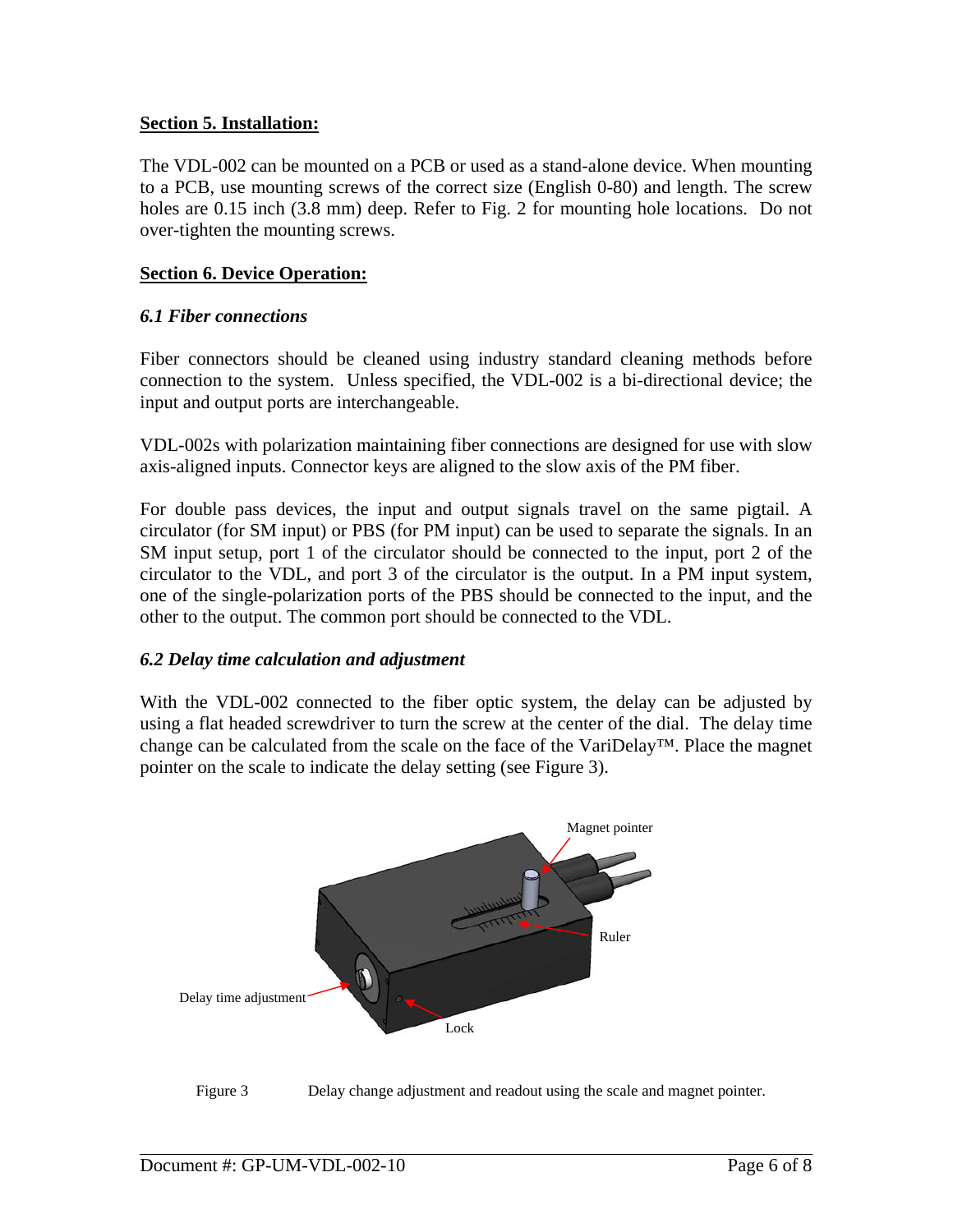<span id="page-6-0"></span>The ruler readings are in millimeters (top) and picoseconds (bottom). The total delay length change is 2 times the length change reading on the ruler. The delay time change can be calculated from

$$
\Delta t = \frac{2\Delta L}{c} \tag{1}
$$

where  $\Delta L$  is the length change on the ruler and  $c=3\times10^8$  m/sec. is the speed of light in vacuum. For higher accuracy, the user should consult a physical constant table for a more precise value for the speed of light, and consider the refractive index of air in the calculation.

The manual dial can also be used to estimate the delay length change. Each turn of the dial corresponds to  $2\Delta L = 0.6$  mm length change, or  $\Delta t = 1.8$  picoseconds delay change.

#### **Warning: Applying excessive force to overextend the delay range may result in damage to the VDL. Please leave 1-2 millimeters at the end of the range to protect the device from excessive travel damage.**

Once the delay is set, the position can be locked by tightening the 2-56 set screw on the side of the device (see [Figure 3\)](#page-5-1).

## *6.3 Polarization properties*

The VDL-002 employs free space optics to adjust optical path length. Therefore, the polarization state will not change during delay adjustment. However, the standard single mode input/output fibers may transform the polarization state between input and output.

For high polarization stability, a PM input/output version of the VDL-002 is available. As previously mentioned, the PM VDL-002 is designed for use with a single linear polarization state input aligned to the specified PM fiber axis. If the input polarization state is aligned at a 90-degree orientation relative to the specified polarization state, the polarization state may be transformed during propagation. Therefore, it is important to match the source polarization state to the specified orientation before operating the device. Unless otherwise specified, the factory default setting is slow axis orientation.